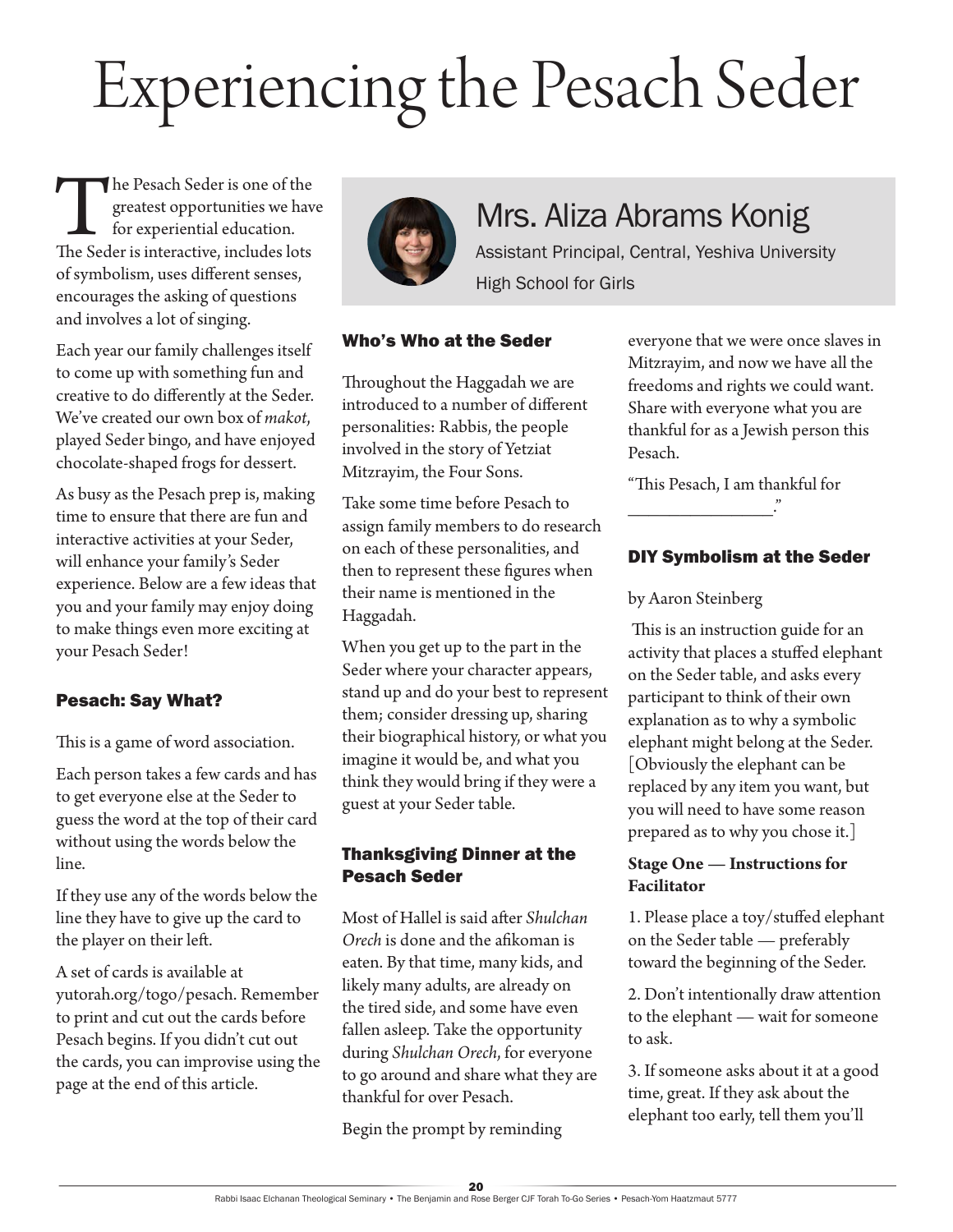explain a little later.

4. When you're ready to explain the elephant, go to stage two.

# **Stage Two — Explanation of the Elephant's Role at the Seder**

When you're ready to explain the game, read the following:

*The Passover Seder is filled with symbols and symbolism. We have a ritual washing of the hands, there is a Seder plate filled with symbolic items, and maybe even Savta will symbolically (and literally) whip us with scallions. The symbols are present to remind us of themes related to the Passover holiday, and to serve as a stimulus for discussion and reflection.*

*But who said the symbols are limited to those prescribed in the Hagaddah? Many families have their own traditions of symbols that they bring out at the Seder each year to bring the Seder to life. For example, there are those who decorate their table to look like the Splitting of the Sea, others who wear masks representing the Ten Plagues. Whatever the symbol is, it's there to promote conversation, and bring more meaning to the Seder.*

*The literal "elephant in the room" is an example of a new symbol on the Seder table. I have one explanation for the presence of an elephant on the Seder Table, but first we should all take some guesses as to what the elephant symbolizes. Later on, I'll share my explanation. So, who has any ideas for what an elephant might symbolize?*

# **Stage Three — An Elephant Explanation**

*Why did I put an elephant on the table? To symbolize memory. We have all heard about elephants having a good memory, but I personally never knew a serious answer (it's not because they keep things in their trunk...). Apparently* 

*they have very large brains, and elephant matriarchs are able to remember where their watering holes are over very large areas. But the elephant is just the symbol, right? The real point is about memory. On Passover, we are fulfilling the Biblical commandment to remember what God did for us when he took us out of Egypt. We are required every day, and particularly on Passover, to remember something that happened thousands of years ago to our ancestors. But why do we need a Seder to remember this story? On Purim, we remember the story by reading Megillat Esther. Couldn't we do the same on Passover by just going to synagogue and reading relevant portions from the Torah? What's with the whole production? Some psychiatrists say that research into memory tells us that when we remember things, we re-encode them in our brains. It's not simply an act of recall; we have the potential to rewrite the memory in our heads. The more involved and elaborate the recollection, the more impactful the re-encoding can be. By talking about and acting out the Seder, in some small way we are actually making ourselves part of the story. So when you look at this little cute elephant on the table, think about how your memory and connection with Passover and Jewish heritage and values can be affected by participation in the Seder. Think about ways to internalize the lessons of tonight.* 

**Stage Four** — If everything went well, encourage each participant to think of (or bring) their own symbolic item they think belongs on the table. Each person will have a chance to argue for the relevance of their symbol, and we can even vote on which item is the best Passover symbol. Who knows? Maybe that symbol will win a spot on the table for the next Seder (tomorrow or next year).

# Say What? Cards

SEDER PLATE Round Food Symbolic **HAGGADAH** Book **Story** Order **PESACH Holiday** Leaving Egypt Bnei Yisroel



**Crunchy** 

Round

Square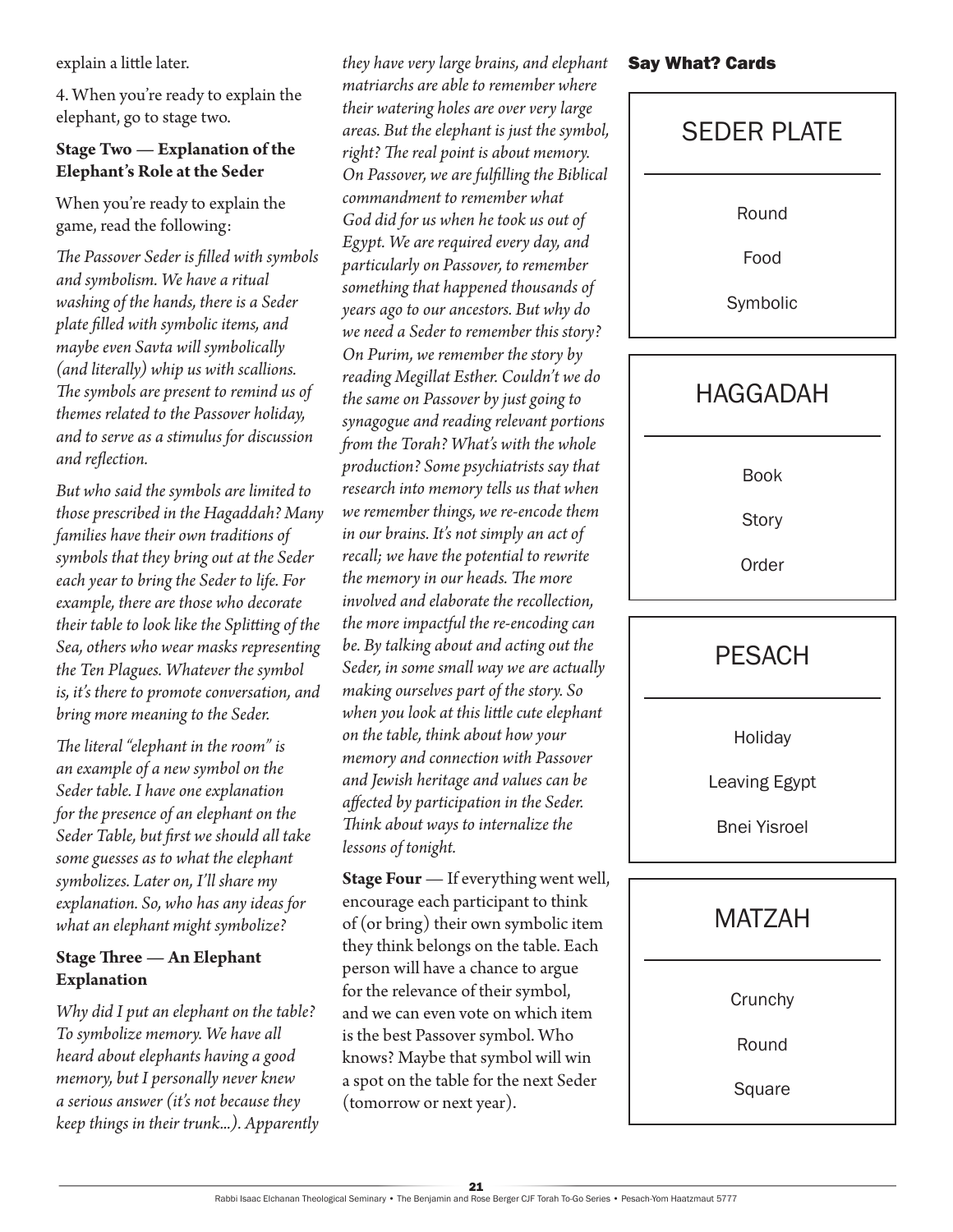| <b>AFIKOMAN</b>  | <b>MAH NISHTANAH</b>   | <b>FOUR SONS</b>        |
|------------------|------------------------|-------------------------|
| Hide             | Hagaddah               | <b>Boys</b>             |
| <b>Dessert</b>   | Four                   | Evil                    |
| Present          | Questions              | Doesn't know how to ask |
| <b>KIDDUSH</b>   | <b>BEDIKAT CHAMETZ</b> | <b>BIUR CHAMETZ</b>     |
| Wine             | Hide                   | <b>Bread</b>            |
| Grape Juice      | Search                 | <b>Burn</b>             |
| 4 Cups           | Candle                 | Morning                 |
| <b>CHAMETZ</b>   | <b>MARROR</b>          | <b>CHOL HAMOED</b>      |
| <b>Bread</b>     | <b>Bitter</b>          | <b>Great Adventure</b>  |
| Rise             | Horseradish            | <b>Trips</b>            |
| Prohibited       | Romaine Lettuce        | Bagged lunch            |
|                  |                        |                         |
| <b>MACAROONS</b> | <b>CHAD GADYA</b>      | <b>DAYEINU</b>          |
| Coconut          | Goat                   | Song                    |
| Sweet            | Song                   | Sufficient              |
| Cookie           | <b>Malach Hamavet</b>  | Hashem                  |